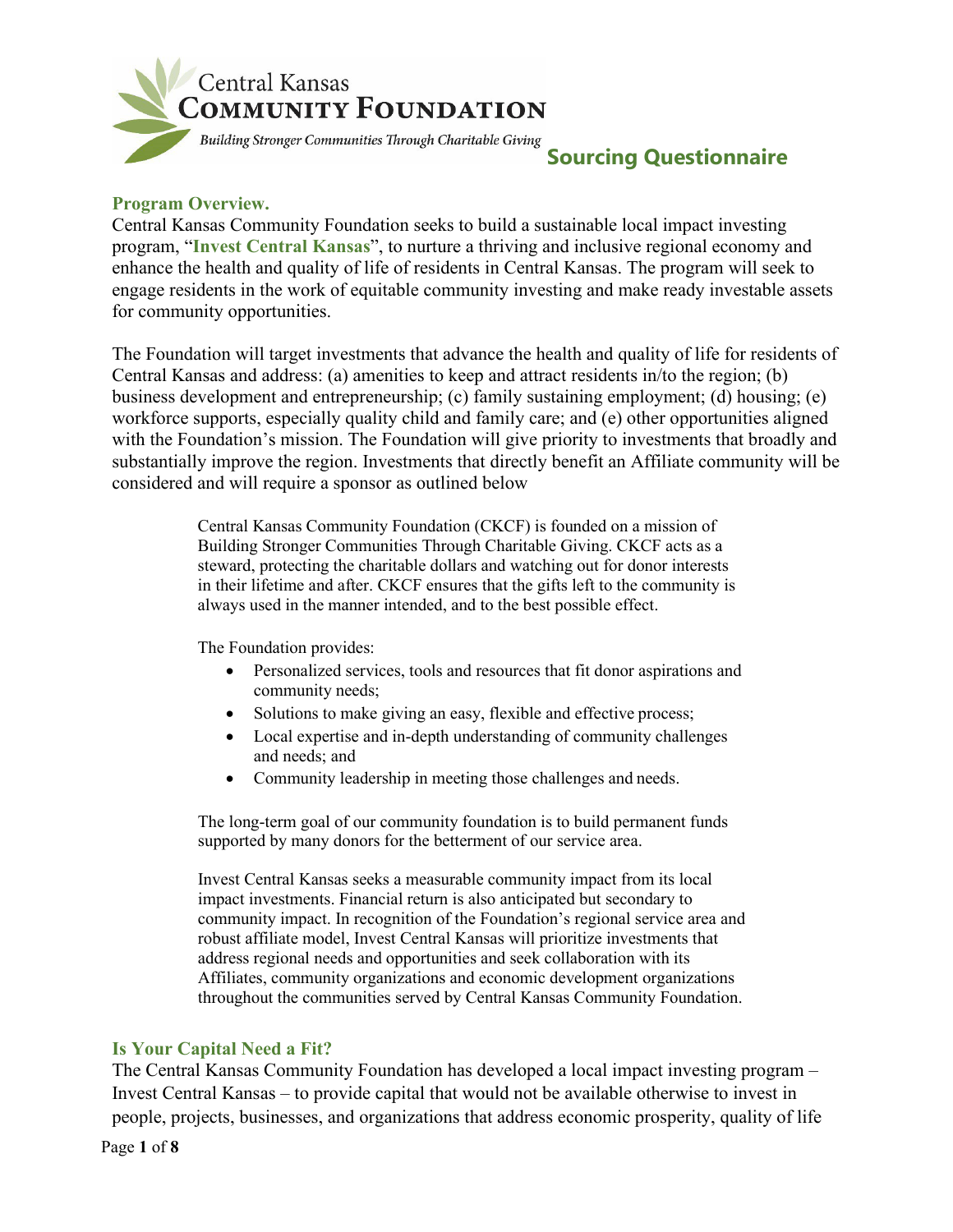issues, and provide access to opportunity for residents in Central Kansas.

As we consider opportunities for local investment, we'd like to know more about your work and your need for capital. The Prohibited Fund Uses and Prohibited Organizational Entity Relationships are below for review. Items presented are not eligible for further consideration.

### **Fund Uses – Prohibited**

- $\Box$  Not for refinancing existing debt already outstanding that had been extended by NetWork Kansas, the bank or its affiliate(s)
- $\Box$  Not for effecting a partial change or organization management or change that will not benefit the organization
- $\Box$  Not acquisition of or holding passive investments such as commercial real estate or purchasing securities.
- $\Box$  Not for lobbying activities
- $\Box$  Not for repayment of delinguent federal or state income taxes, unless the entity has a payment plan in place with the relevant taxing authority
- ☐ Not for repayment of taxes held in trust or escrow, e.g., payroll or sales taxes

 $\Box$  Not for reimbursement of funds owed to any management, including any equity injection or injection of capital for the organization's continuance

Not for an eligible organization occupying and using less than 50% of total rentable square footage

- $\Box$  Not for increasing a pool of funds that generates tax credits
- □ Not for financing non-organization purposes, and/or financing costs other than what is described in this Application

### **Organization Entity Relationships** ‐ **Prohibited**

- $\Box$  Not an executive officer, director, or principal shareholder of any financial institution involved in funding the project
- $\Box$  Not a member of the immediate family of an executive officer, director, or principal shareholder of any financial institution involved in funding the project
- $\Box$  Not a related interest of any executive officer, director, principal shareholder or member of the immediate family of financial institution involved in funding the project

This is the first step in **a screening process**. If it looks like your needs and Invest Central Kansas criteria might be aligned for an investment, we will gather more information and potentially conduct a more formal review process, including an application and submission of supporting documents such as a business plan/strategic plan, current pro-forma, management/ownership team/leadership team resumes, audited financial statements, etc.

#### **General Information**

| Applicant Name |  |
|----------------|--|
| Phone          |  |
| Email          |  |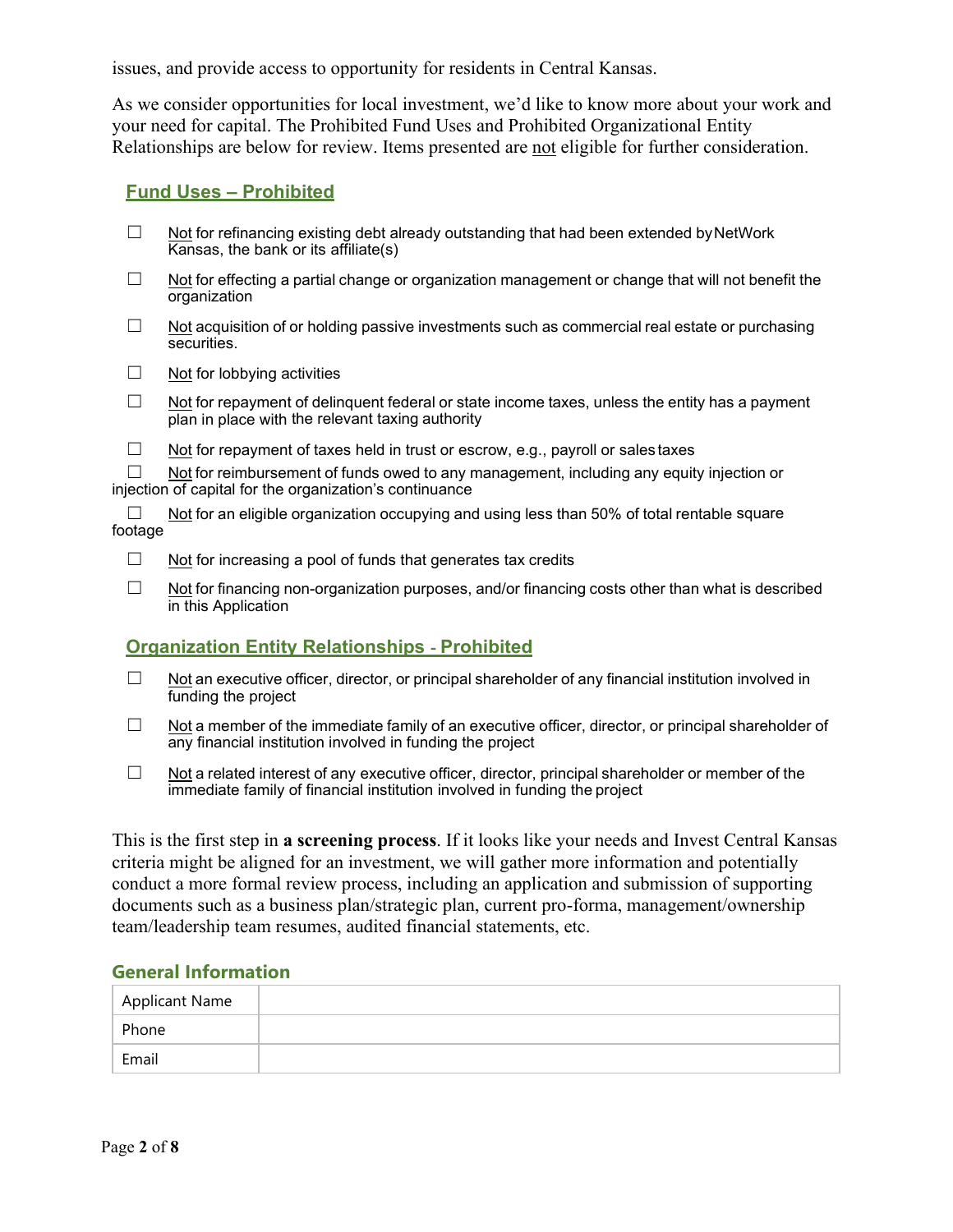### **Impact Alignment**

11 The Central Kansas Community Foundation and its Affiliates are committed to using community investments to improve the health and quality of life of residents in our region. Which of the following impact areas does your business or organization directly influence through its products and/or services (if a bank or other financial institution – how do you impact these areas through lending or community investment programming)? Place an  $(X)$  in the applicable categories.

| Amenities to keep and attract residents<br>in/to the region | Housing                                                         |
|-------------------------------------------------------------|-----------------------------------------------------------------|
| Business development and<br>entrepreneurship                | Workforce supports, especially quality<br>child and family care |
| Family sustaining employment                                | T Other, Opportunities aligned with the<br>Foundation's mission |

12 Which of the following geographies does your business or organization directly impact through its products and/or services? Place an  $(X)$  in the applicable service area orareas.

| <b>Augusta Community Foundation</b>   | <b>Hesston Community Foundation</b>          |
|---------------------------------------|----------------------------------------------|
| Douglass Community Foundation         | Hillsboro Community Foundation               |
| El Dorado Community Foundation        | <b>Newton Community Foundation</b>           |
| Elk County Community Foundation       | North Newton Community<br>Foundation         |
| Florence Community Foundation         | Peabody Community Foundation                 |
| Fredonia Area Community<br>Foundation | Remington Area Community<br>Foundation       |
| <b>Goessel Community Foundation</b>   | <b>Valley Center Community</b><br>Foundation |
| Halstead Community Foundation         | CKCF, Entire Region                          |
|                                       |                                              |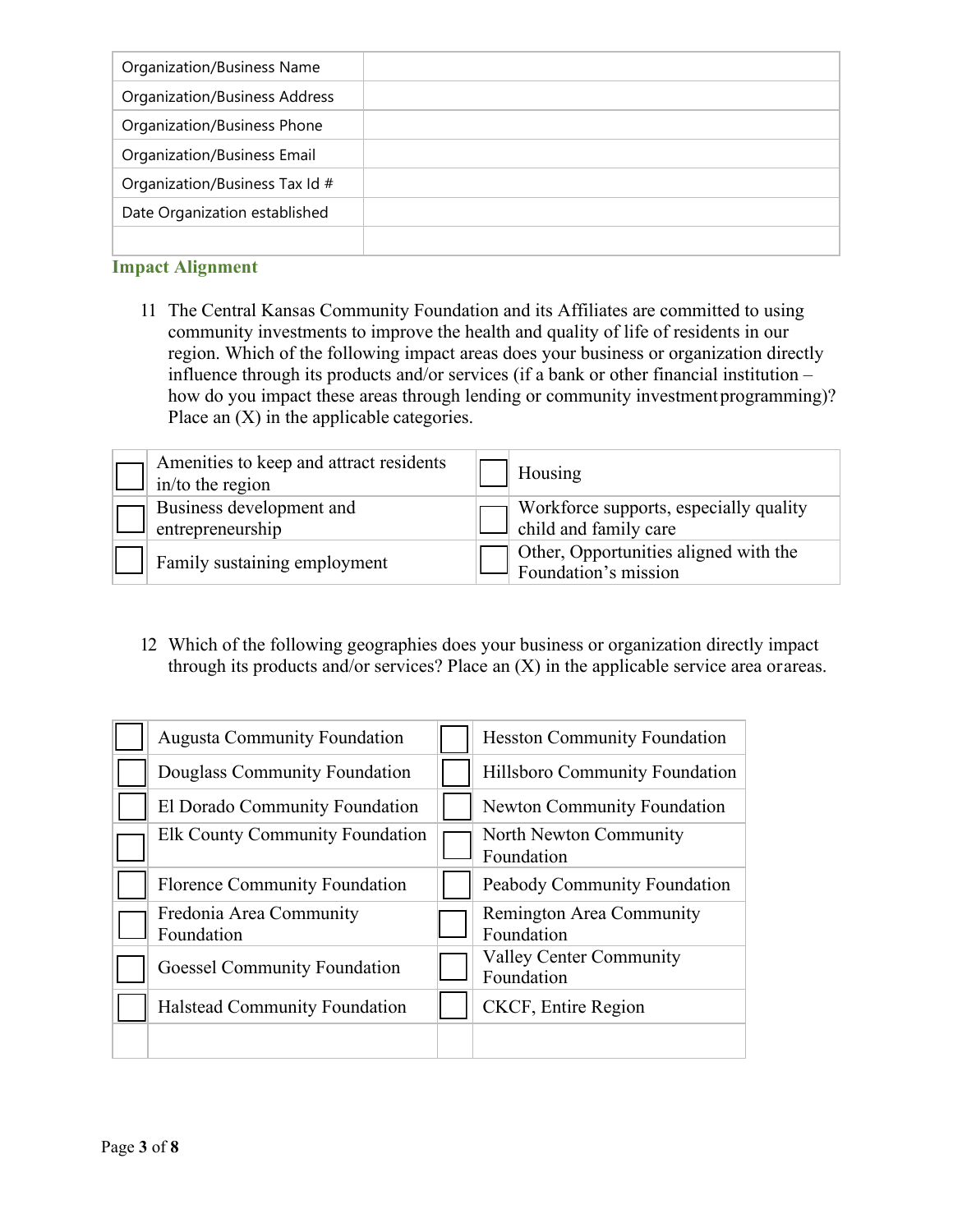1. Please describe your organization or business: history, mission and description of programs, services, and/or products. What need or opportunity does your organization/business respond to/provide in the community?

2. Please describe your target customer/client.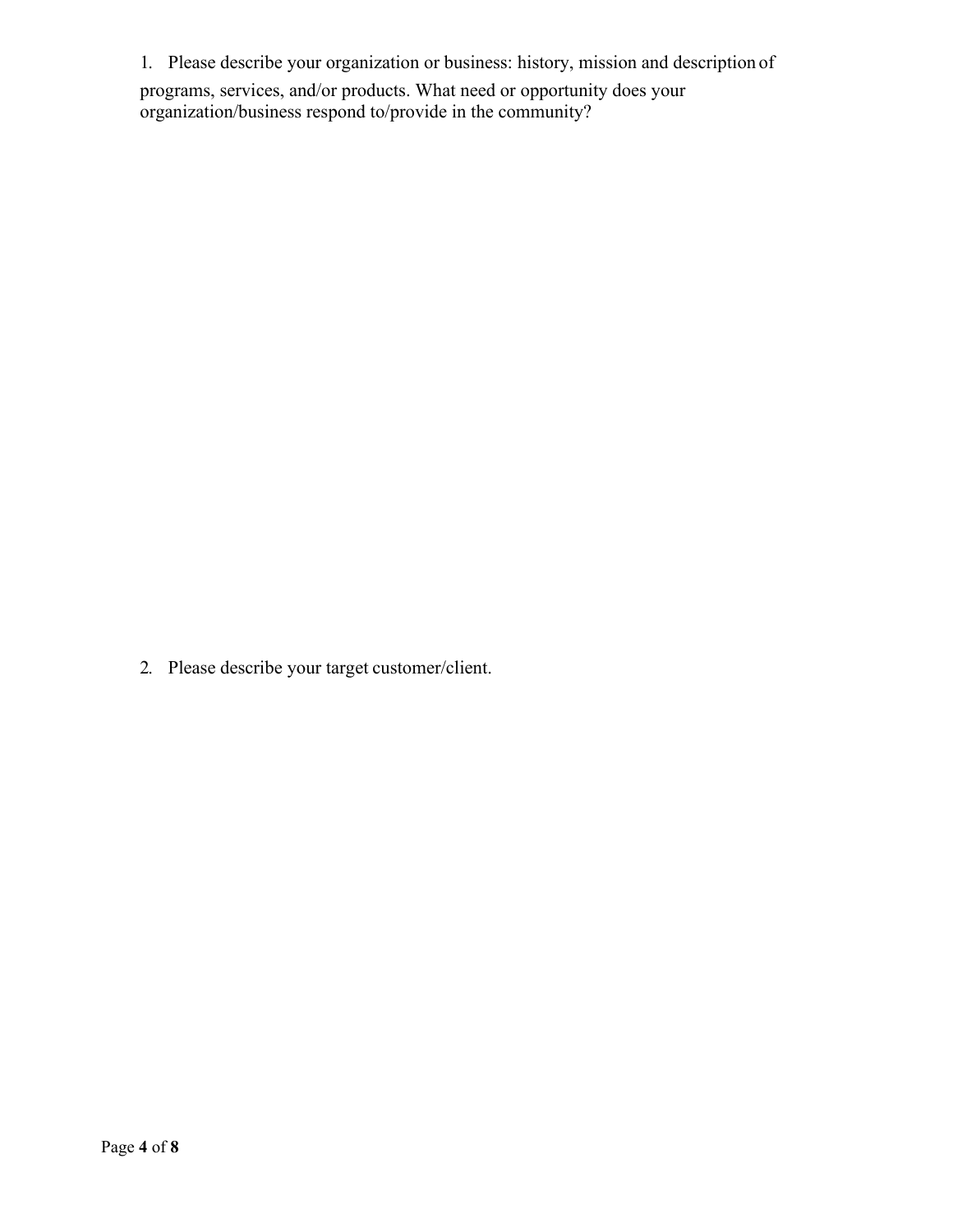3. How have you engaged, or do you engage, residents in your community tounderstand their needs and opportunities as you develop your products and services?

4. What is the geographic footprint that you serve/cover/provide products?

5. How are you familiar with the Community Foundation or one of our Affiliates?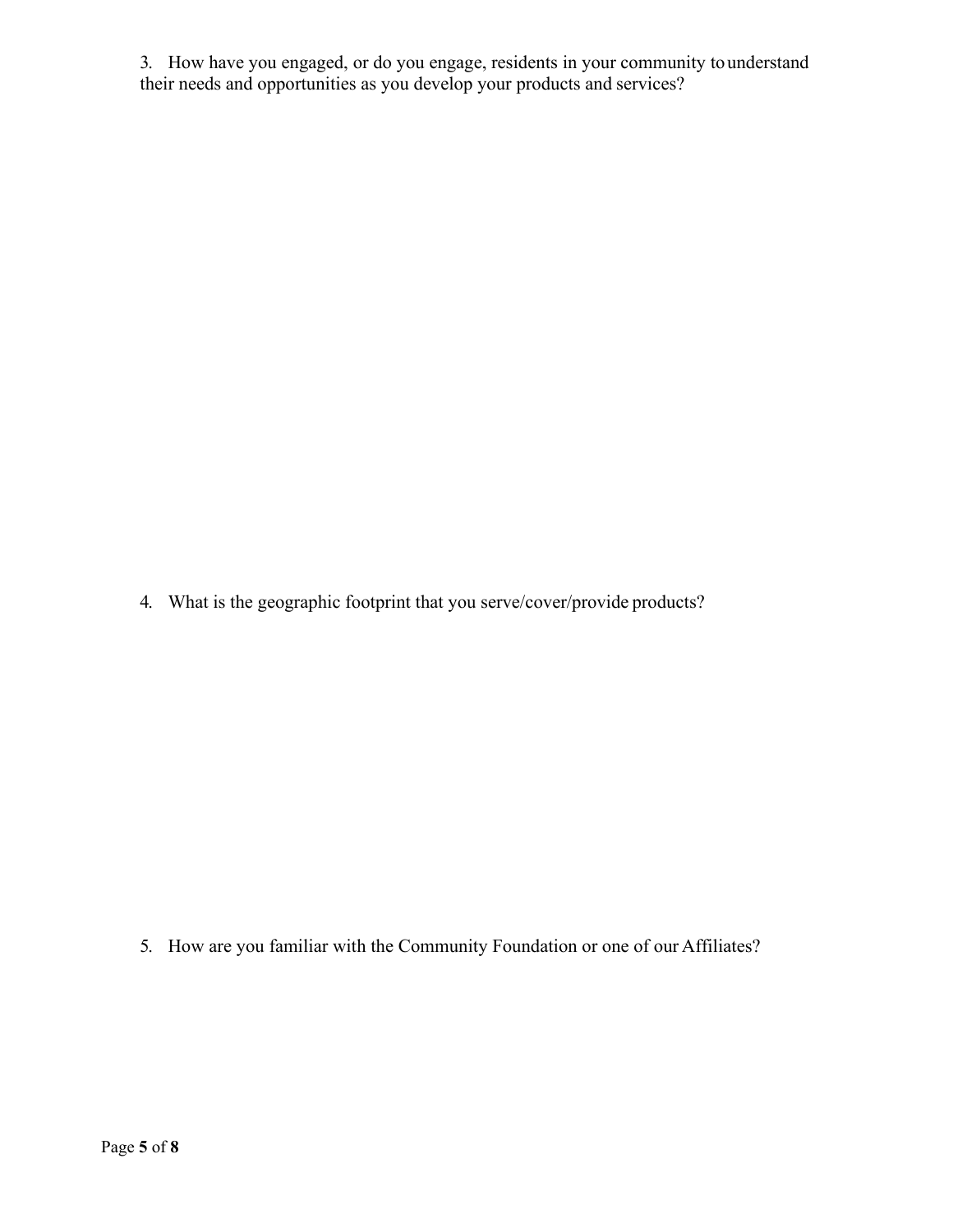# **Capital Needs**

6. Does your business or organization have unmet capital needs? What type of capital would be most useful for your business or organization as you try to grow or sustain your operations (and/or mission)?

7. Have you had investment conversations with other local partners (local banks, government agencies, high net worth individuals, etc.)? What was the result?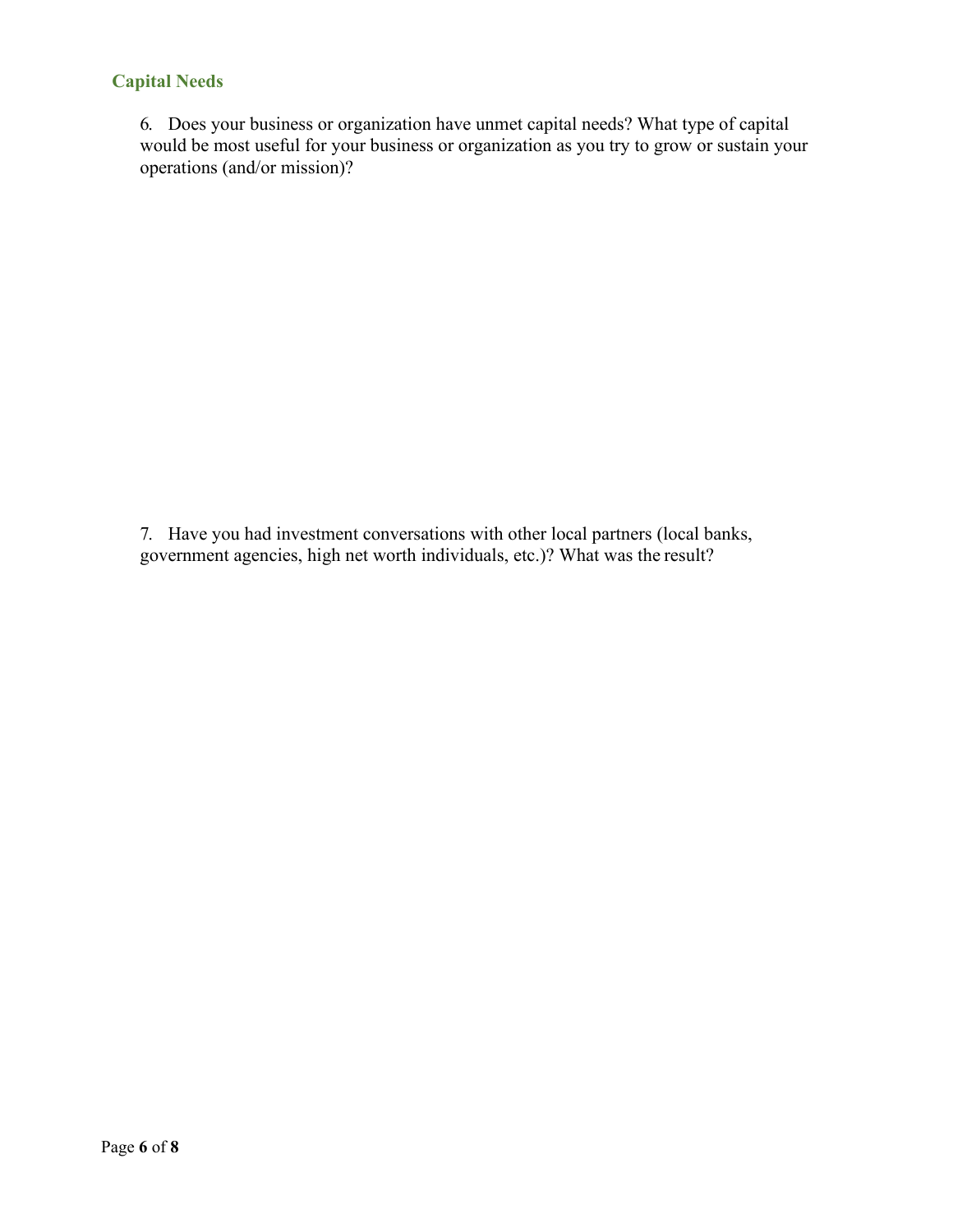8. Is there potential capital that could be leveraged if Invest Central Kansas were to makean investment in your organization or business?

9 What type of investment are you seeking/would you seek? Place an (X) by the investment type that is needed.

| ∟oan      | Equity             |
|-----------|--------------------|
| Guarantee | Loan Participation |
| Deposit   | )ther?             |

10. Please describe the investment terms that you would need – e.g., interest rate, length of term, amount? With respect to guarantees or participations, what are you looking for from a partner – e.g., percentage of loan coverage, coverage term, loss position?

**Return to:** Central Kansas Community Foundation c/o Invest Central Kansas 301 N. Main, Suite 200 Newton, KS 67114 [angie@centralkansascf.org](mailto:angie@centralkansascf.org)